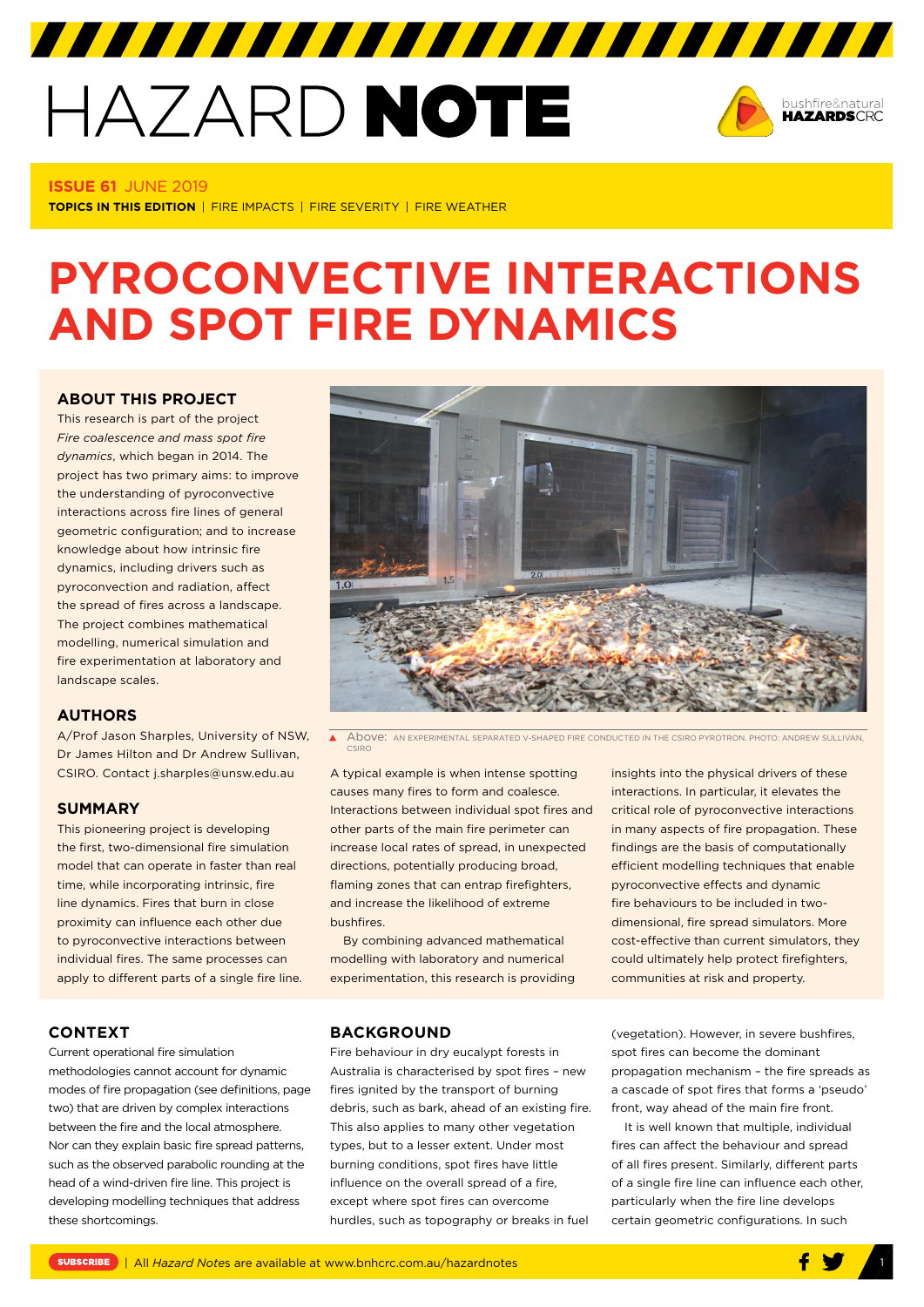

instances, fire spread is driven by the combination of extrinsic influences, such as wind and terrain, and intrinsic effects that arise when different fires or different parts of a fire interact through pyroconvective (and other) processes (see definitions). In some cases, intrinsic effects can become significant and result in distinctly dynamic modes of fire propagation, such as occur in junction fires, for example, where fires meet and merge.

These dynamic modes violate an assumption behind all existing operational fire behaviour models – that fires spread at a quasi-steady rate. These operational models also assume that different fires, or different parts of a single fire line, essentially burn independently; this neglects any potential influence of intrinsic effects. These models cannot account for potential dynamic interactions, which may significantly influence the spread of a fire. The inability to accurately predict fire behaviours can place firefighters at risk and hinder effective warnings to the general public.

Some aspects of dynamic fire behaviour can be modelled using coupled fireatmosphere models, but these models are too expensive for operational use. To meet this operational need, this research is developing computationally efficient, two-dimensional, fire-simulation methods, an innovation which, for the first time, can account for key, intrinsic dynamics of fire propagation.

# **BUSHFIRE AND NATURAL HAZARDS CRC RESEARCH**

This project treats a spreading fire as an evolving interface between burnt and unburnt ground. Previous research has also investigated this, but the methods used often encountered difficulties when fire lines merge or when isolated pockets of unburnt vegetation remain, which typically occur when spot fires coalesce (see Figure 1, above right). A methodology that can successfully deal with these complexities is crucial – which is why researchers chose to use the level set methodology.

The level set method forms the basis for the development of efficient propagation models that use physically simplified proxies to account for complicated dynamic effects. To develop the model, the research team is conducting a series of experiments using the CSIRO Pyrotron facility.

These experiments target specific fire line configurations, such as:

- Parallel fire lines
- V-shaped 'junction' fires



Figure 1: SCHEMATIC REPRESENTATION OF COALESCING SPOT FIRES AND THE DIFFERENT FORMS OF FIRE LINE INTERACTION BETWEEN INDIVIDUAL SPOTS. EXAMPLES OF FIRE LINE INTERACTIONS INCLUDE (a) INTERSECTING OBLIQUE LINES, (b) NON-<br>INTERSECTING CONVERGING FIRE EDGES, AND (c) COLLAPSING OR CONSTRICTING PERIMETERS.

#### **DEFINITIONS**

| Coalescence                                 | The process of how nearby fires converge together.                                                                                                                                                                                                       |
|---------------------------------------------|----------------------------------------------------------------------------------------------------------------------------------------------------------------------------------------------------------------------------------------------------------|
| Curvature                                   | The degree to which a curve deviates from a straight line. In the<br>case of fire, it is how curved the fire front is.                                                                                                                                   |
| Dynamic fire<br>propagation                 | Fire spread that abruptly changes its rate and intensity, without<br>any significant changes in ambient environmental conditions.                                                                                                                        |
| Pyroconvection                              | The buoyant movement of fire-heated air, as distinct from normal<br>atmospheric convection that mainly arises from solar heating and<br>produces effects such as thermal winds, atmospheric instability<br>and thunderstorms.                            |
| Quasi-steady<br>rate of spread              | A fire spreading from a point-source origin will increase its rate of<br>forward spread until such time as an equilibrium state is reached.<br>or in other words, until it reaches a more or less constant spread<br>rate for the prevailing conditions. |
| Vorticity                                   | The rotational component of the movement of a fluid such as air;<br>for example, a fire whirl has a high degree of vorticity.                                                                                                                            |
| Vorticity-driven<br>lateral spread<br>(VLS) | A mode of dynamic fire behaviour - fire rapidly propagates across<br>a steep, leeward slope in a direction nearly perpendicular to the<br>wind direction.                                                                                                |
|                                             |                                                                                                                                                                                                                                                          |

- Ring fires
- Multiple spot fires.

These laboratory experiments were also complemented by field experiments conducted in Portugal by international collaborators, under the auspices of the Portuguese Foundation for Science and Technology's *Project firewhirl: vorticity effects in forest fires*.

Numerical simulations using coupled fire-atmosphere models also provided detailed data on the physical mechanisms driving intrinsic fire dynamics, and a better understanding of their scale dependence. Numerical simulations also yielded insights into ember transport dynamics, including the effect of terminal velocity assumptions on ember fall distributions. Overall, these

simulations inform development of an endto-end model for spot fire development, which can account for dynamic fire propagation.

#### **RESEARCH FINDINGS**

The research has highlighted the critical role that pyroconvective interactions play in many aspects of fire propagation. For example, it has discounted radiative heat transfer as the main driver of the local increase in rate of spread associated with junction fires — the observed effects were able to be accurately modelled using pyroconvective interactions alone. It has also highlighted the complex role that pyrogenic vorticity has in dynamic fire propagation.

Pyroconvective interactions can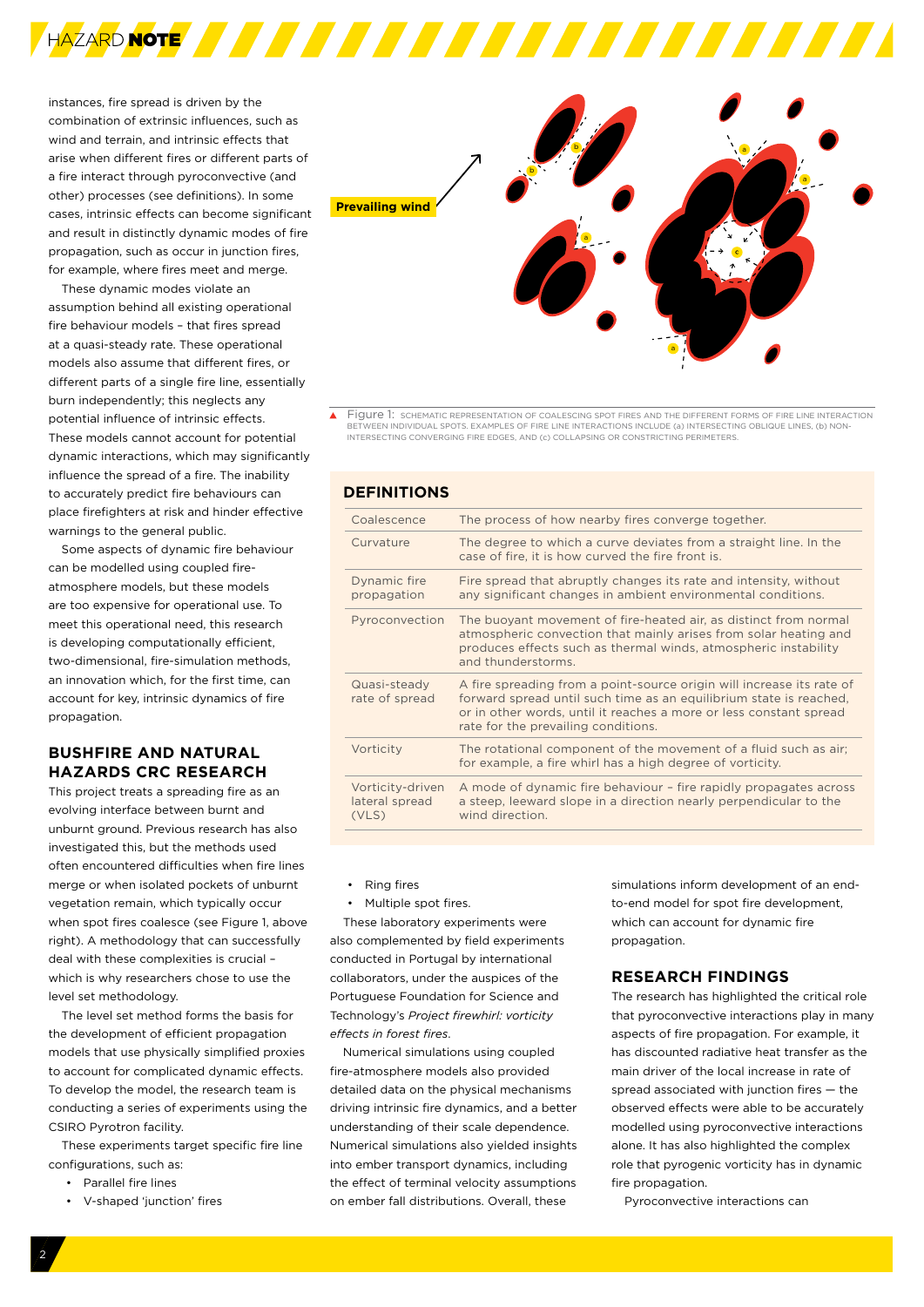

significantly affect fire behaviour — even in very basic patterns of fire spread, such as a line fire being driven by a uniform wind. The familiar 'parabolic head' shape that develops at the fire front is due to differences in the pyroconvective indraft along the fire line. Fire spread simulators now used operationally in Australia don't account for pyroconvective interactions, and cannot accurately model the development of a basic, straight-line fire.

To address these types of shortcomings, this research initially attempted to model pyroconvective interactions using fire line curvature. Fire line curvature served as a good predictor of dynamic fire spread in some, but not all, cases. The research then considered a very simple idea – to treat each point on the fire line as an independent 'sink point' for horizontal air flow.

This means that each point along a fire line creates its own radially symmetric indraft wind, the strength of which is determined by the intensity of the fire at that point. Considering the fire line as a whole, the indraft effects created by each of the individual points combine to produce an overall indraft wind, which is referred to as the 'pyrogenic flow'; that is, the flow of air created by the fire itself. This pyrogenic flow can then be added to the ambient wind flow to more accurately model the spread of the fire. This model is called the pyrogenic potential model, due to its similarity to models for determining the electrostatic potential of an array of electric point charges.

In effect, the pyrogenic potential model is a highly simplified, coupled fire-atmosphere model. The influence of the pyrogenic flow depends critically on the geometry of the fire line (for example, see Figure 2, above right). For certain configurations, the pyrogenic flow locally increases the rate of spread of certain parts of the fire line. For example, in a junction fire it produces the rapid advance of the point of intersection, as has been observed in experiments and numerical simulations (Figures 2a and 2b, above right). The pyrogenic flow causes two straight parallel fire lines to 'draw in' towards each other (Figure 2c, above right) and accounts for the higher rates of spread encountered as a closed arc of fire collapses upon itself (Figure 2d, above right).

Ongoing research will continue to develop the pyrogenic potential model. For example, the model was recently extended to account for other near-field effects, such as localised sources of vertical vorticity (see definitions). This has provided a way to model complex modes of dynamic fire propagation, such as



FI<mark>gure 2:</mark> examples of output from the pyrogenic potential model for different initial fire line geometries:<br>(a) JUNCTION FIRE (V-SHAPED FIRE); (b) SEPARATED V-SHAPED FIRE; (c) TWO PARALLEL FIRE LINES; (d) A CLOSED (270°) THE BLACK AND WHITE BANDING INDICATES THE SPREAD OF THE FIRES OVER EQUALLY SPACED POINTS IN TIME, SO THICKER BANDS CORRESPOND TO RELATIVELY HIGHER RATES OF SPREAD.

vorticity-driven lateral spread (see definitions). VLS is highly efficient at triggering zones of deep and widespread flaming, consisting of many coalescing spot fires. This can increase the likelihood of pyrocumulonimbus (firethunderstorm) development.

These state-of-the-art, near-field models are easily applied in fire simulation models such as Spark. As such, this research offers fire managers and fire behaviour analysts a world-first ability to model landscapescale, fire spread, incorporating dynamic fire behaviours, using a faster than real-time simulator.

# **HOW IS THE RESEARCH BEING USED?**

The recognition that fires can mutually influence each other's spread has been used in various contexts, such as prescribed burning and back burning. This research provides a theoretical basis for such practises, enabling a more quantitative understanding of their effects.

By accounting for pyroconvective interactions between different fires or different parts of a fire line, this research improves the estimation of the overall power of a fire. When combined with research into the atmosphere's role, it can alert forecasters to a fire's likelihood of transitioning into a more extreme event, such as a pyrocumulonimbus storm. This could better inform burning operations and help to avoid unexpected fire blow-ups. It could also prevent repeating past mistakes, where backburns have been started with good intentions, but unfortunate outcomes.

This research has improved the understanding of the dynamics of how fires spread, including insights into the relative importance of convective heat transfer compared to radiative heat transfer. This knowledge is critical for fully understanding fire spread and to further development in areas such as building codes for bushfireprone areas.

Ultimately, the research enables the modelling of key aspects of fire behaviour that was previously only possible using computationally expensive, coupled models. The near-field techniques that

# **END-USER STATEMENT**

"Using a multi-streamed approach, including laboratory experiments, coupled fire-atmosphere physical modelling and simplified analogue modelling, this project has demonstrated the feasibility of using computationally efficient approaches as a proxy for more costly approaches to modelling dynamic fire behaviours, such as the effect of mass-spotting upon peak fire power and rates of spread. Investigation toward incorporating this work into trial operational models and training is both progressing and very promising. This exciting work is directly relevant to strongly enhancing our understanding and predictive capacity in terms of dynamic fire behaviours."

**– Brad Davies, Fire Behaviour Analyst, NSW Rural Fire Service**